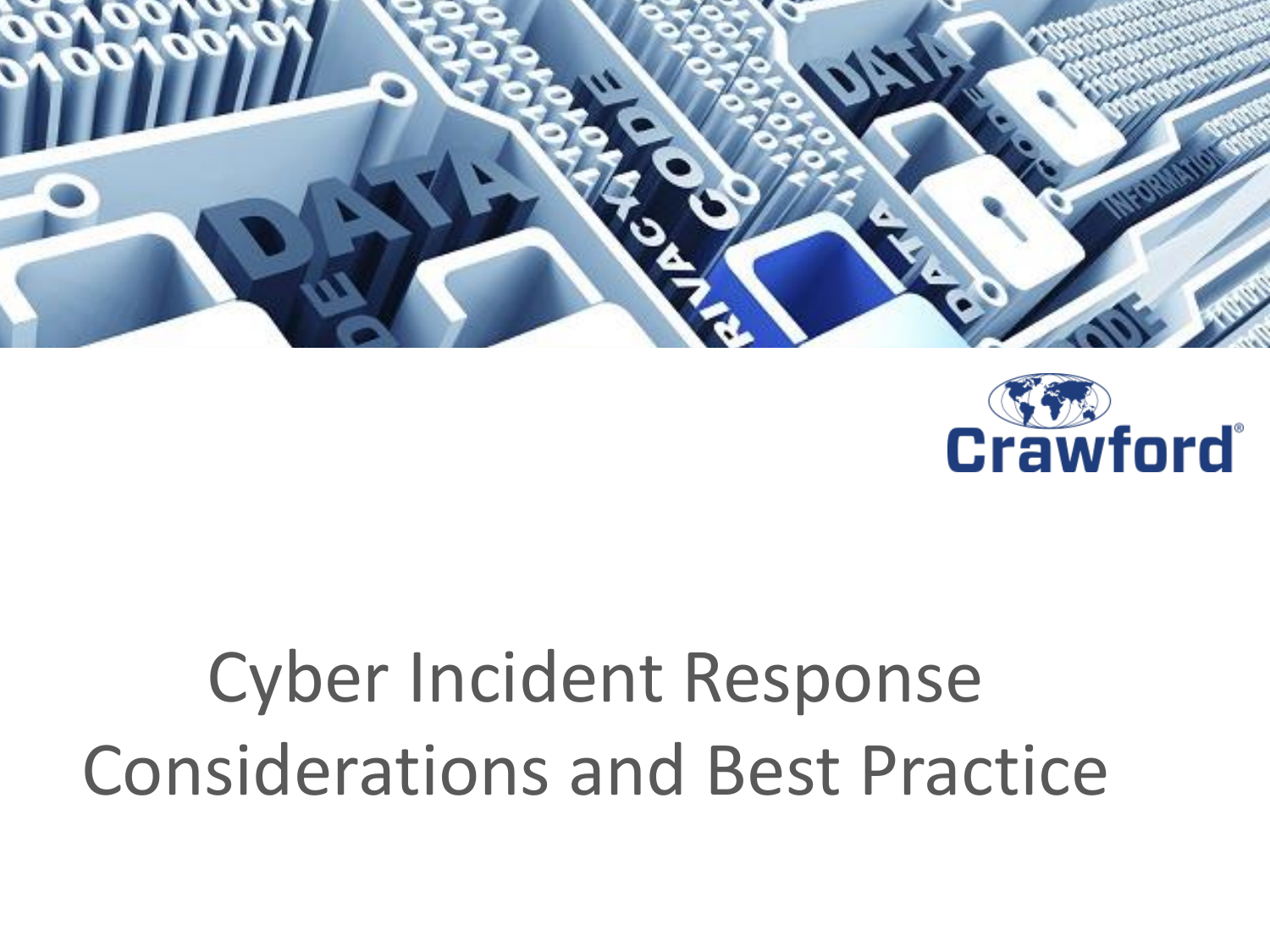## Cyber Risks – Everyone is at Risk



Sources: FireEye Mandiant M-Trends Report 2017



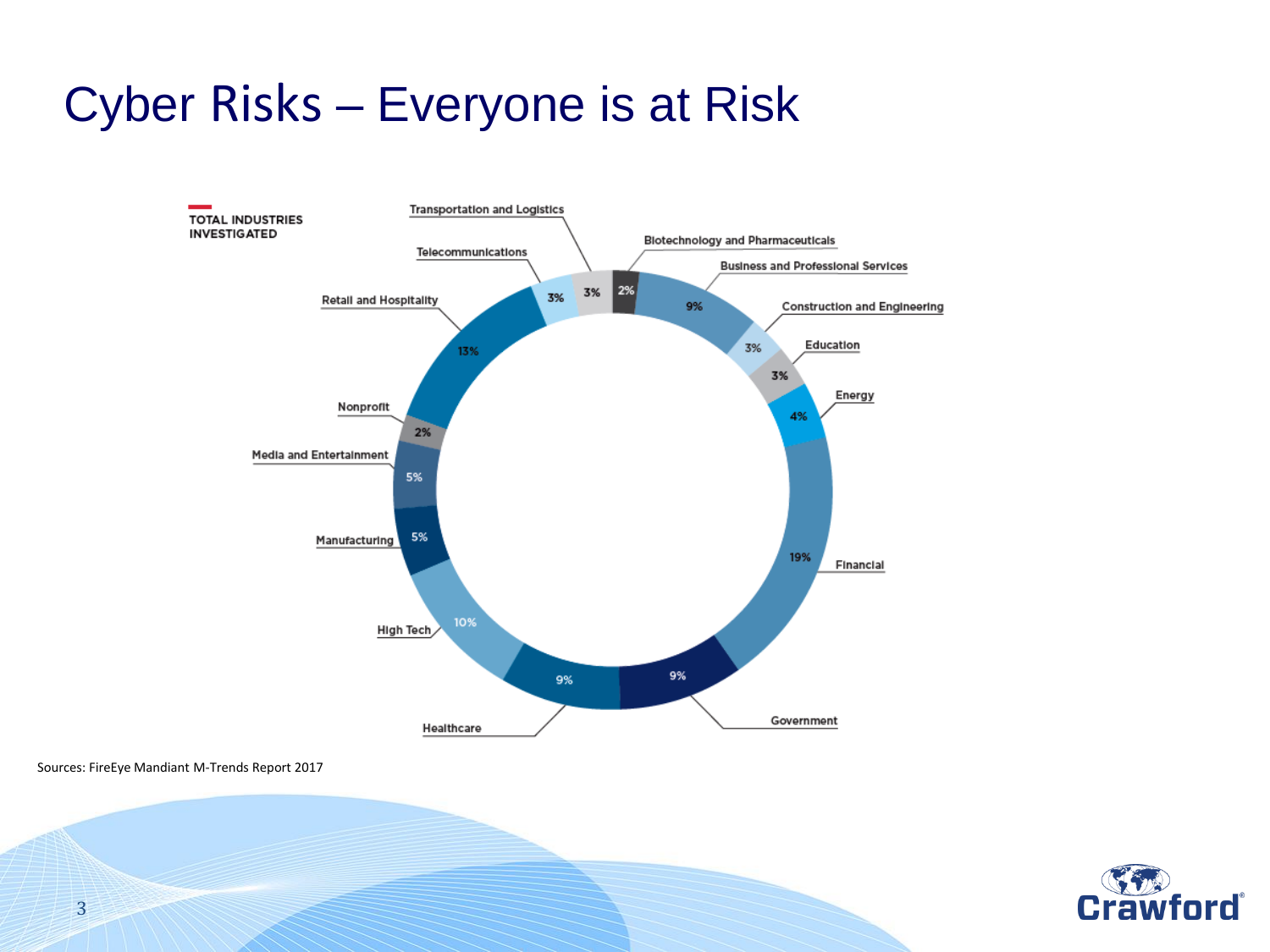## Recovering from a cyber incident is a broad business challenge faced by companies of all shapes and sizes

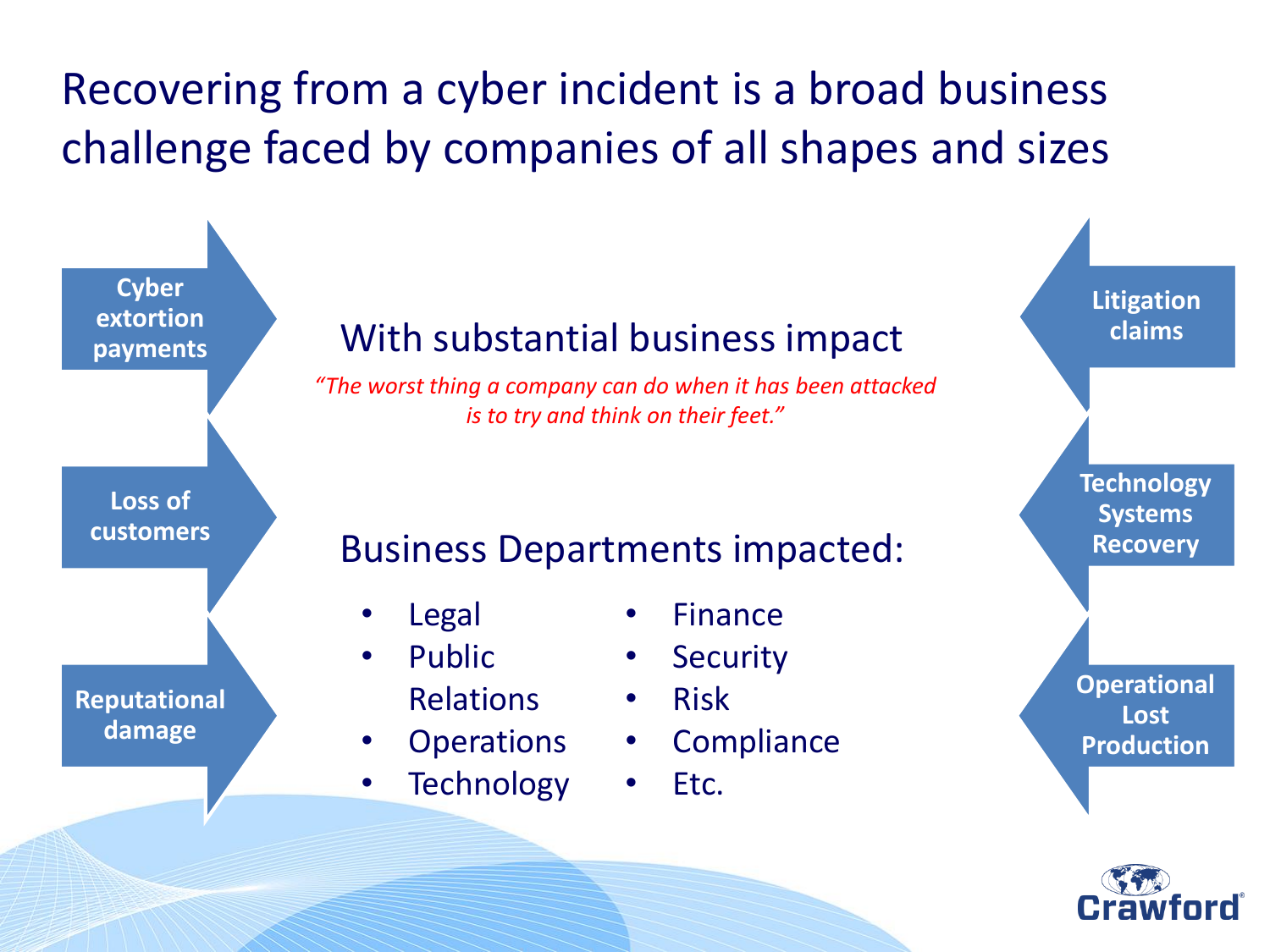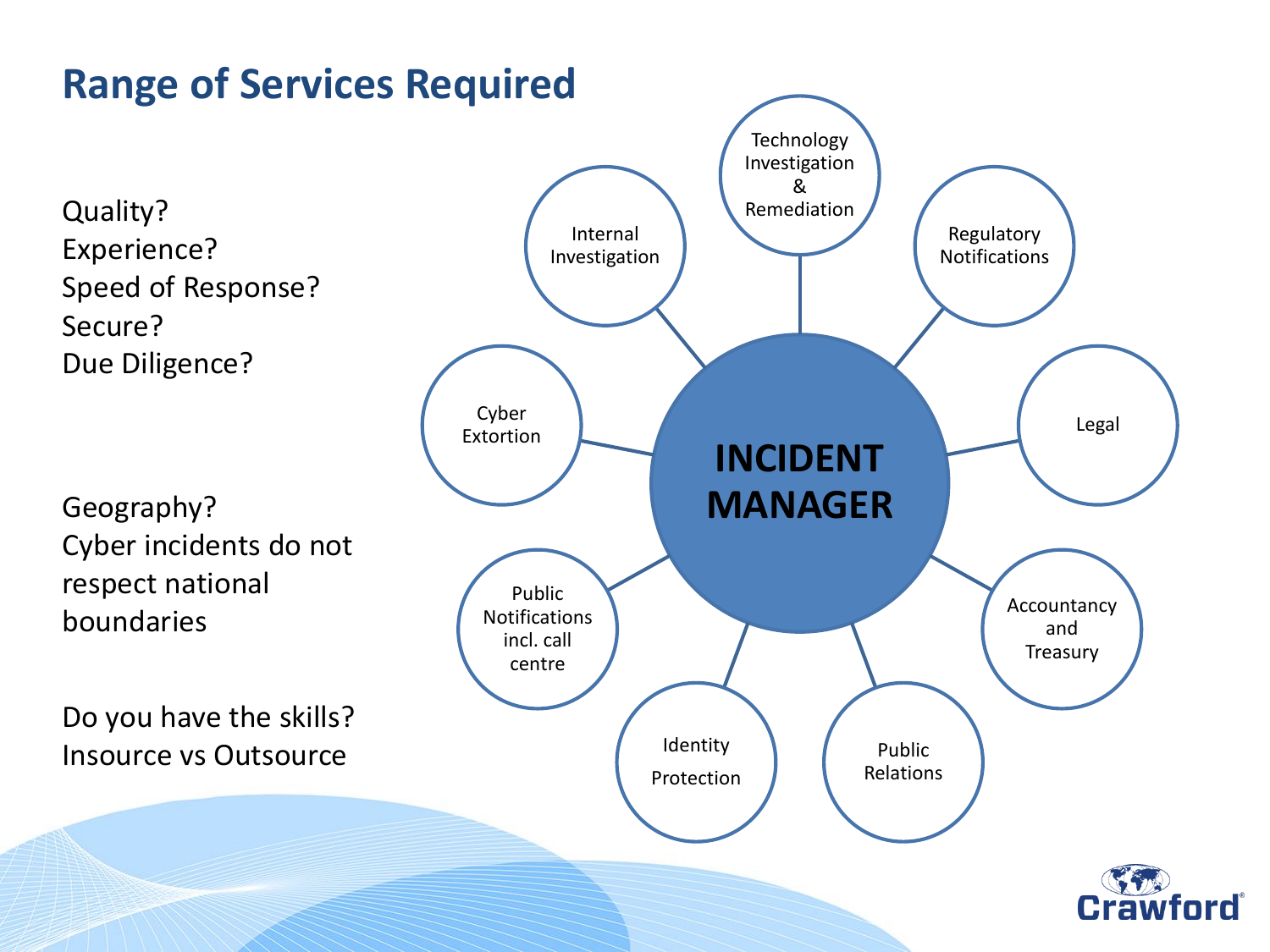#### **Speed of Response – First 48 hours**

*Actual timelines need to take account of industry and the type of incident*

| Incident<br><b>Discovered</b>                              | 5 Hours                                                                                                                                                              | 24 Hours                                                                                                                                                                              | <b>48 Hours</b>                                                                                                                                                               |
|------------------------------------------------------------|----------------------------------------------------------------------------------------------------------------------------------------------------------------------|---------------------------------------------------------------------------------------------------------------------------------------------------------------------------------------|-------------------------------------------------------------------------------------------------------------------------------------------------------------------------------|
| • Crisis Plan Initiated<br>• Incident Manager<br>Appointed | • Appoint Specialists<br>• Triage call/s with<br>stakeholders<br>• Plan containment<br>• Commence<br>investigations<br>• Immediate mitigations<br>e.g. prepare comms | • Investigations well<br>underway<br>• Containment in place<br>• Initial indications<br>emerging<br>• Immediate mitigation<br>work continuing<br>• Regular updates to<br>stakeholders | • Initial Investigations<br>concluding<br>• Regular updates to<br>stakeholders<br>continuing<br>• Policy coverage view<br>emerging<br>• Immediate mitigation<br>work maturing |

• **Clear Discovery Plan emerges** 

• **Clear Solution Plan emerging**



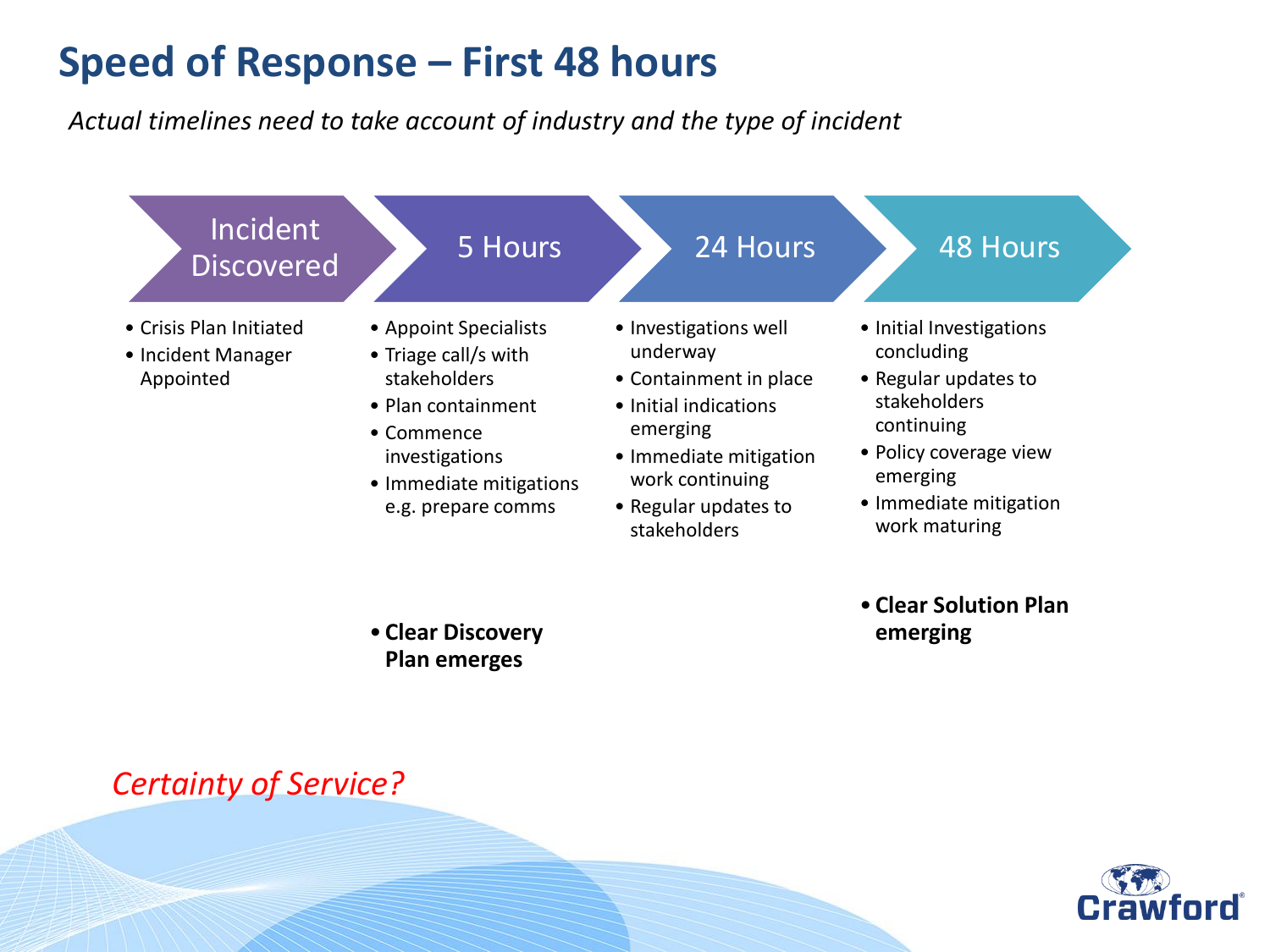### **Incident Manager**

**Key role Single Coordinator Triage to specialists as required**

Personality Requirements

- Great Communicator
- Experienced Coordinator
- Presence & strength of character



Best in Class Experienced Guaranteed Fast Response Secure Due Diligence

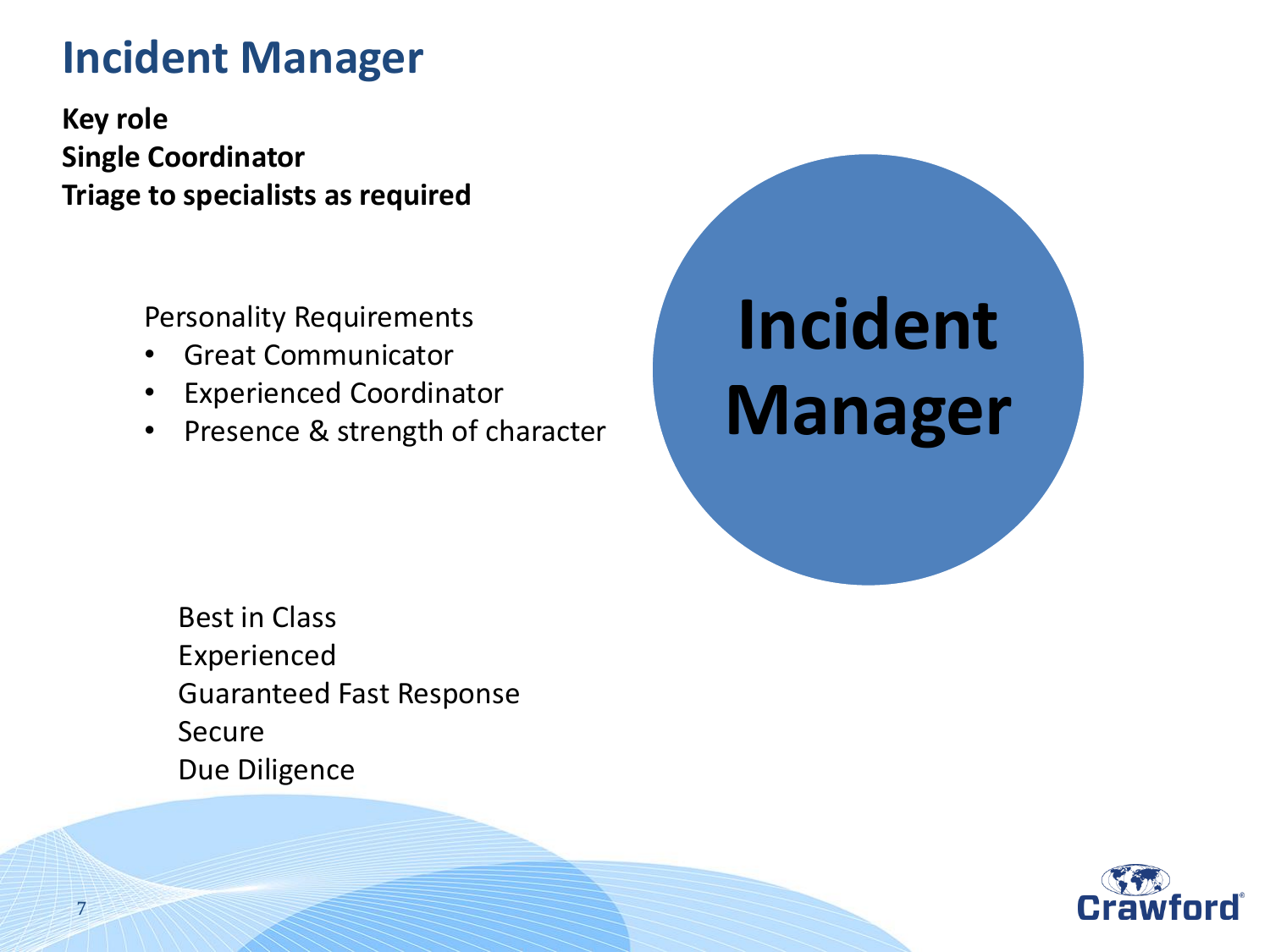#### **Summary**

| <b>Integrated to your Crisis Plan?</b> |                               |  |  |  |
|----------------------------------------|-------------------------------|--|--|--|
| <b>Specialist Providers?</b>           | <b>Speed of Response</b>      |  |  |  |
| <b>Extensive range of services</b>     | <b>Breach</b><br>$\bullet$    |  |  |  |
| <b>Best in Class</b>                   | 5 hours                       |  |  |  |
| $\bullet$                              | $\bullet$                     |  |  |  |
| Experienced                            | 24 hours                      |  |  |  |
| $\bullet$                              | $\bullet$                     |  |  |  |
| <b>Guaranteed Fast Response</b>        | 48 hours                      |  |  |  |
| $\bullet$                              | $\bullet$                     |  |  |  |
| <b>Secure</b>                          | <b>Discovery Plan</b>         |  |  |  |
| $\bullet$                              | $\bullet$                     |  |  |  |
| <b>Due Diligence</b>                   | <b>Solution Plan</b>          |  |  |  |
| $\bullet$                              | $\bullet$                     |  |  |  |
| <b>Incident Manager?</b>               | <b>Certainty of Services</b>  |  |  |  |
| <b>Skills</b>                          | When you need it<br>$\bullet$ |  |  |  |
| Character                              | Plan                          |  |  |  |
| $\bullet$                              | $\bullet$                     |  |  |  |
| Availability                           | Simulation                    |  |  |  |
| $\bullet$                              | $\bullet$                     |  |  |  |
| <b>Experience</b>                      | <b>Test, Test Test</b>        |  |  |  |
| $\bullet$                              | $\bullet$                     |  |  |  |
|                                        |                               |  |  |  |
|                                        |                               |  |  |  |

*"The worst thing a company can do when it has been attacked is to try and think on their feet."*